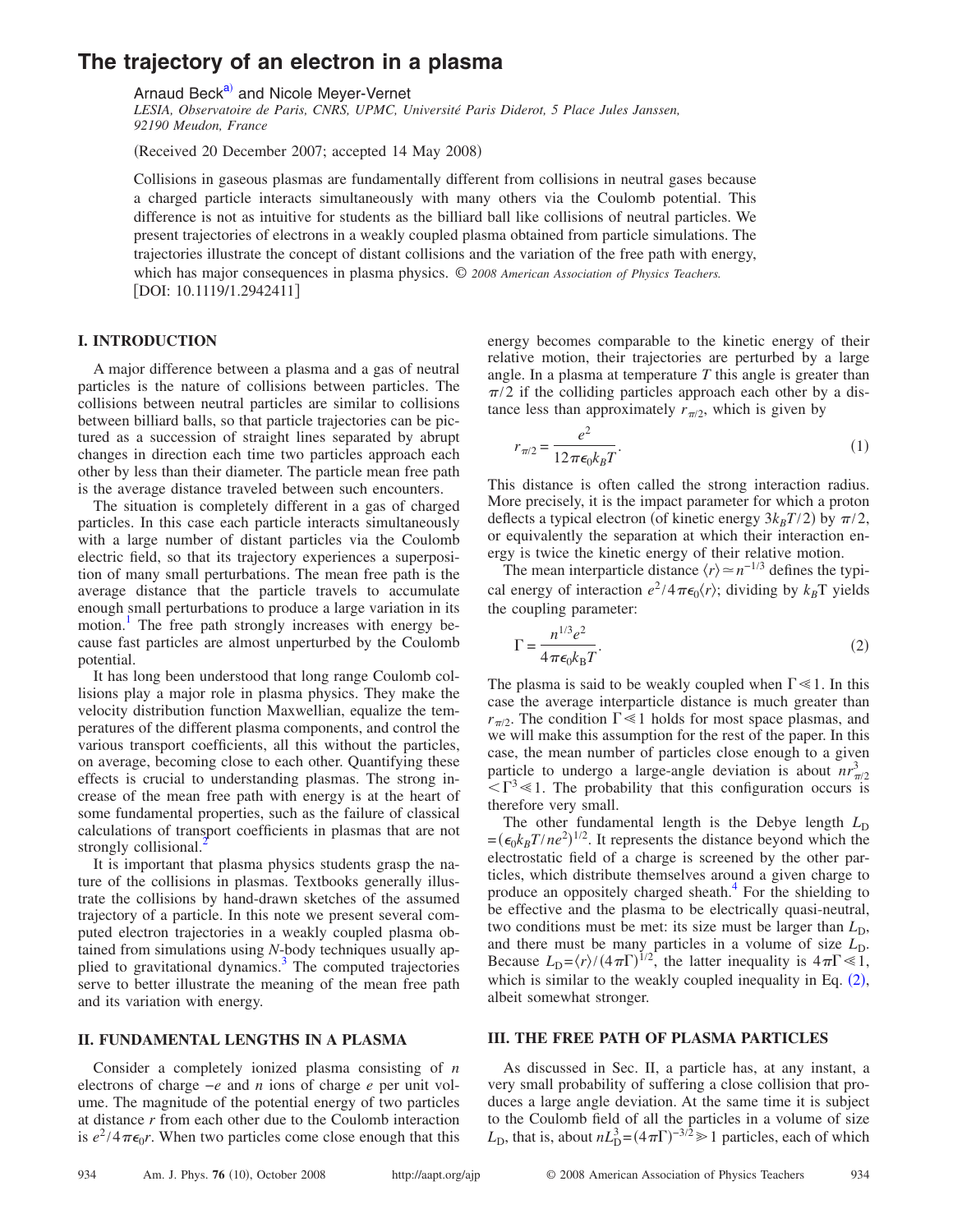<span id="page-1-1"></span>

Fig. 1. Trajectory of a thermal electron in a plasma with  $\Gamma = 0.02$ . The figure is a projection of the three-dimensional trajectory, with axes labeled in units of the average inter-particle distance.

produce only a small perturbation because the mean interparticle distance is much greater than  $r_{\pi/2}$ . We now ask what determines the mean free path: The rare and strong close collisions or the frequent and weak distant interactions?

First, let us consider the close collisions. Because any encounter closer than  $r_{\pi/2}$  produces a large perturbation, the effective cross section for deviations due to such encounters is the surface of a disk of radius  $r_{\pi/2}$ , that is,  $\sigma_{c,\text{close}} = \pi r_{\pi/2}^2$ . The corresponding free path is the length of a cylinder of section  $\sigma_{c, close}$  containing one particle, that is,  $\ell_{fc}$  $\sim 1/n \pi r_{\pi/2}^2$ .

Let us now consider only distant collisions. Consider an electron passing by an ion (assumed at rest because of its large mass), with impact parameter  $b > r_{\pi/2}$ . Let  $\Delta v_{\perp}$  be the variation in velocity perpendicular to the initial direction. The deflection produced by such a collision is equal to the Coulomb energy  $e^2/(4\pi\epsilon_0 b)$  divided by the kinetic energy,<sup>1</sup> which for an electron of kinetic energy  $3k_BT/2$  is

$$
\frac{\Delta v_{\perp}}{v} \simeq \frac{2r_{\pi/2}}{b},\tag{3}
$$

if  $b < L<sub>D</sub>$  and is zero otherwise because the particles cannot feel the electric field at distances greater than the Debye length. These collisions induce deflections in random directions which tend to cancel, so that the average deflection is zero but the mean square is not. These collisions will eventually lead to a significant velocity change just as for a random walk. Because the number of collisions of impact parameter *b* producing a square deviation  $(\Delta v_{\perp}/v)^2$  is proportional to  $2\pi b$ , the effective cross section for deviations due to distant interactions only is given by

<span id="page-1-0"></span>
$$
\sigma_{c,distant} = \int_{r_{\pi/2}}^{L_D} \left(\frac{\Delta v_{\perp}}{v}\right)^2 2 \pi b db \approx 8 \ln(\Lambda) \sigma_{c, close}
$$
 (4)

with  $\Lambda = L_D / r_{\pi/2} = 12 \pi n L_D^3 \approx \Gamma^{-3/2}$ . We see that the effective cross section is the integral of the square deflections due to distant collisions at a given time multiplied by the area in which they take place. The corresponding mean free path is the distance the electron must travel to encounter enough particles so that the sum of  $(\Delta v_{\perp}/v)^2$  equals unity; from Eq.  $(4)$  $(4)$  $(4)$  it is thus smaller than the mean free path for close collisions  $\ell_{\text{fc}}$  by the factor 8 ln( $\Lambda$ ).

The dimensionless parameter  $\lambda = \ln(\Lambda)$ , often called the Coulomb logarithm, is a measure of the importance of distant interactions with respect to close ones. In a weakly

<span id="page-1-2"></span>Table I. Parameters used in the text for a weakly coupled plasma.

| $\Gamma$           |     | $r_{\pi/2}/\langle r \rangle$ | $\ell_{\rm D}/\langle r \rangle$ | $\ell_{\rm f} / \langle r \rangle$ |
|--------------------|-----|-------------------------------|----------------------------------|------------------------------------|
| $2 \times 10^{-2}$ | 5.9 | $6.7 \times 10^{-3}$          | 2.0                              | 152                                |

coupled plasma  $\lambda$  is much greater than unity. Thus the distant collisions are strongly dominant so that the mean free path is equal to:

<span id="page-1-4"></span>
$$
\ell_f \simeq \frac{\ell_{\text{fc}}}{8\lambda} \simeq \frac{3\langle r\rangle}{4\pi\Gamma^2 \ln(1/\Gamma)},\tag{5}
$$

where we have approximated  $\lambda$  by ln( $\Gamma^{-3/2}$ ). An exact calculation yields a value that is not very different.<sup>1</sup>

Note that we should distinguish collisions between electrons and ions from the collisions between like particles. The former only change the velocity direction but not its magnitude, whereas the latter change both the direction and amplitude of the velocity. This difference is due to the fact that for electron-ion collisions, one of the particles may be considered at rest (the massive ion), which is not the case for like particle collisions.<sup>5</sup>

### **IV. PLAYING WITH ELECTRONS**

To illustrate these properties we show the trajectories of particles computed using a *N*-body simulation method. The system consists of  $N=2\times10^6$  particles *(N/2* protons and  $N/2$  electrons). The idea of the simulation is simple. We compute the Coulomb forces on each particle by the *N*− 1 other ones. Each force is integrated over a small time step according to a leap frog scheme $<sup>6</sup>$  which gives the updated</sup> velocity and position of each particle.<sup>3</sup> The initial velocity distribution function is a Maxwellian of temperature *T* for both electrons and protons. The particles evolve in a cubic volume whose faces reflect the particles back inside the domain to ensure a constant total number of particles. This method is expensive in computational time but allows us to

<span id="page-1-3"></span>

Fig. 2. Trajectory of a slow electron  $(v \approx 0.6v_T)$  in a plasma with  $\Gamma = 0.02$ . The figure is a projection of the three-dimensional trajectory, with axes labeled in units of the average inter-particle distance.